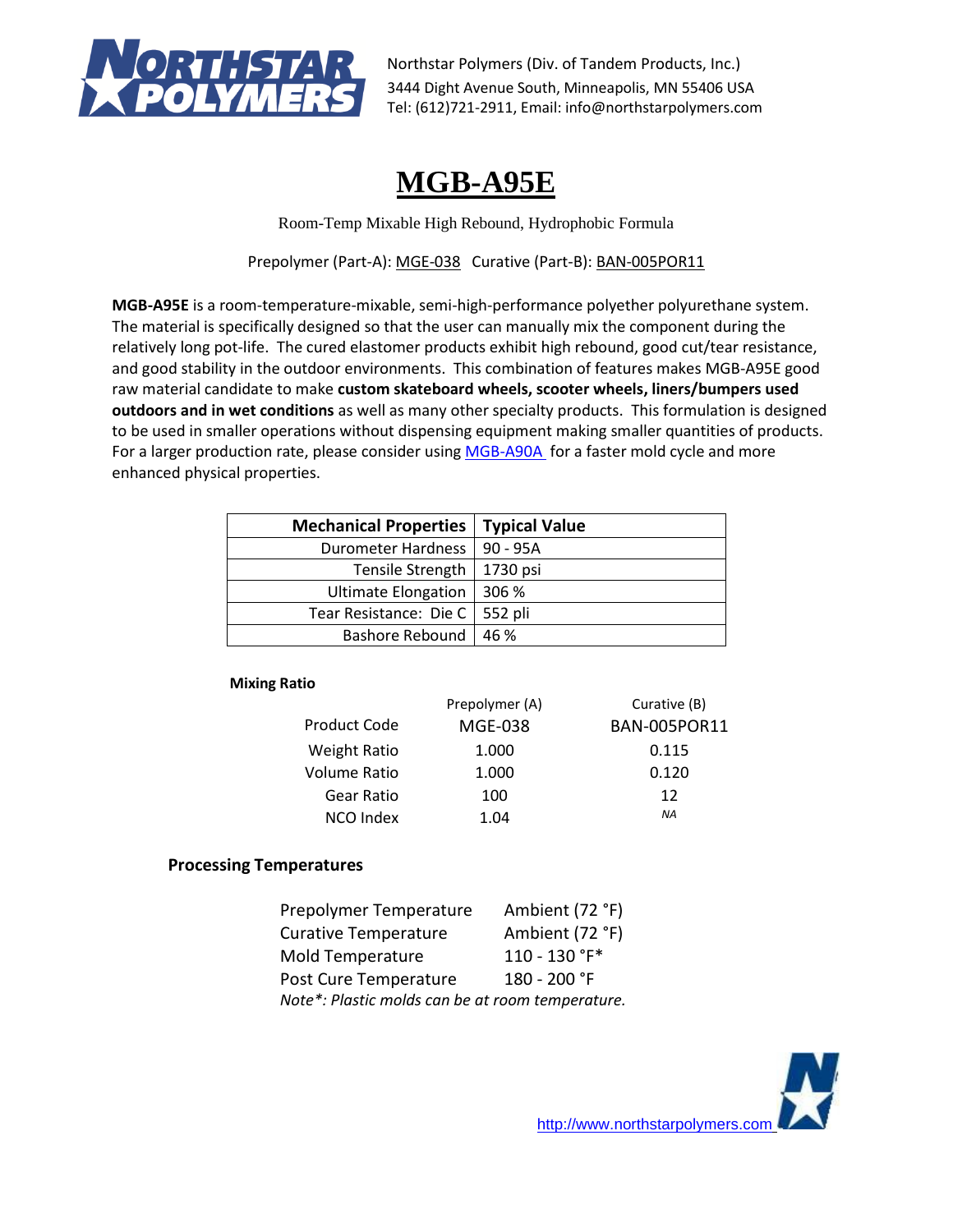

# **Cure Pattern**

Pot-Life 7 minutes Post Cure @180 °F  $4 - 20$  hours

De-molding Time  $1 - 2$  hours (In a mold at 180 °F)



Component Properties

| Prepolymer              | <b>MGE-038</b>             | Curative                | <b>BAN-005POR11</b>         |
|-------------------------|----------------------------|-------------------------|-----------------------------|
| <b>Specific Gravity</b> | 1.069                      | <b>Specific Gravity</b> | 0.979                       |
| Viscosity at 72 °F      | 2200 cps                   | Viscosity at 77 °F      | 70 cps                      |
| % NCO                   | 11.0                       |                         |                             |
| Equivalent Weight       | 382                        | Equivalent Weight       | 46                          |
| Appearance at 72 °F     | Pale Yellow Viscous Liquid | Appearance at 72 °F     | Green or amber color liquid |
| Storage Temperature     | $77 °F - 86 °F$            | Storage Temperature     | $77 °F - 86 °F$             |

NOTE\* The part-A component, MGE-038, freezes just below the room temperature range. If it is suspected to be exposed to cold temperatures, please thaw the material to about 140 °F and store at room temperature in its liquid state. Storing MGE-038 at its frozen state causes the material to deteriorate much faster. Be sure to always purge the headspace in the container with dry nitrogen or argon gas to prevent the moisture contamination. Moisture contamination on MGE-038 is not reversible.

The constituents of the part-B component, BAN-005POR11, can separate into layers during storage. Please agitate the content before dispensing. The part-B component, may freeze just below the room temperature range. If it is frozen, the material needs to be heated to about 77 – 110 °F to thaw. If you see flakes or crystals in the liquid, the material needs to be kept at the temperature between 77 and 110 °F for longer until all solid is dissolved into the liquid. Stir the material before use to ensure the homogeneous blend of the constituents. Be sure to always purge the headspace in the container with dry nitrogen or argon gas to prevent the moisture contamination.

Standard Packages:

5-gallon pails (40 pounds per pail)

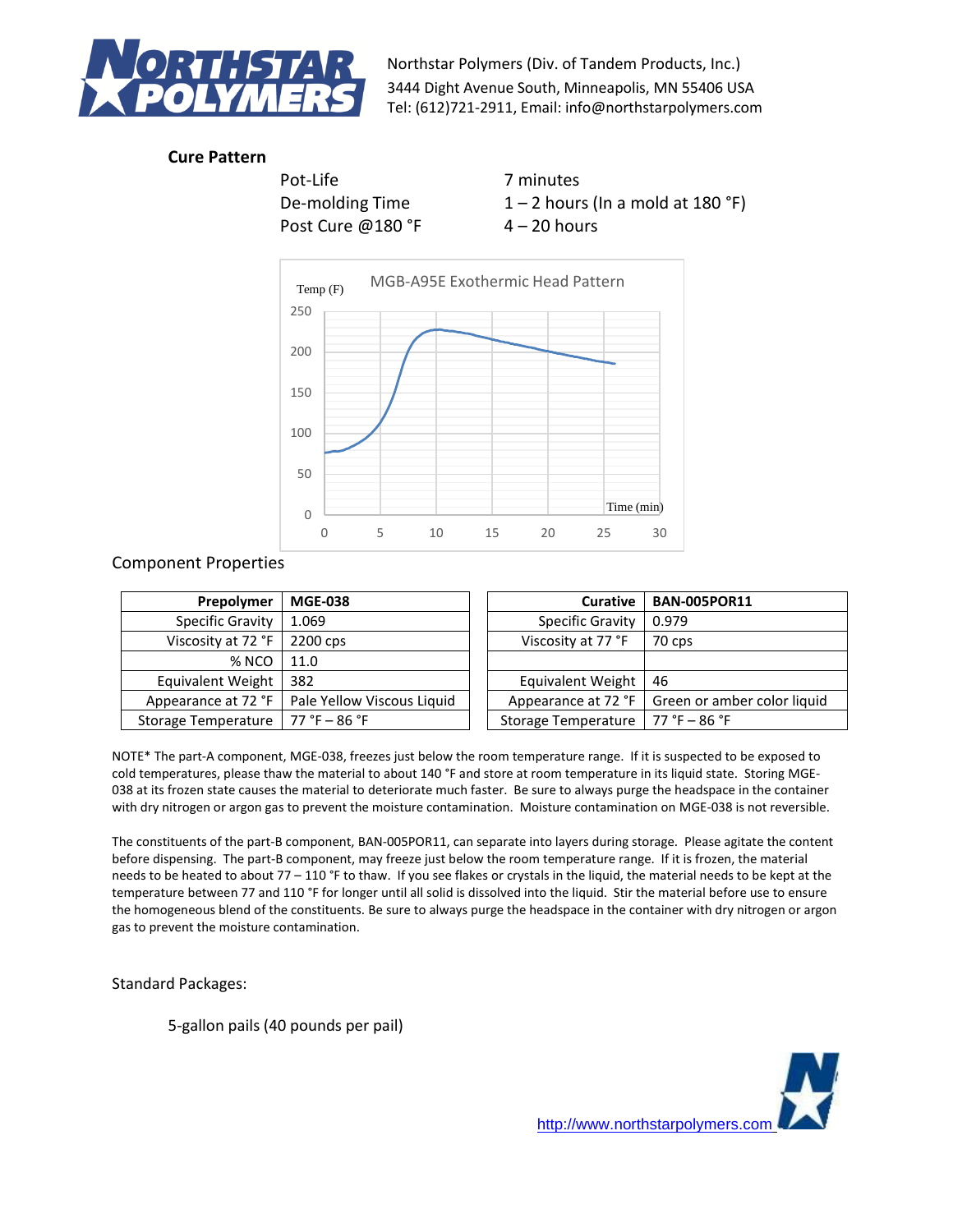

## 55-gallon drums (450 pounds per drum)

Storage:

Part-A Component

Part-A component (MGE-038) contains isocyanate material(s), which are very much sensitive to moisture. If it is left in air, part-A will react with atmospheric moisture and will be ruined. This reaction is non-reversible. Soon after opening a can and dispensing the content, nitrogen gas or negative-40-degree-due-point dry air needs to be injected to the can to blanket the material. Store it in an air-tight container such as steel drums, sealed pails, or totes. Silica gel or calcium chloride desiccant filter should be installed to 55 gallon drum-vent for your drum feeding system.

The storage temperature should be at a room temperature between 72 °F and 86 °F. Do not store in heated storage above 104 °F (40 °C) as it induces adverse reaction within the material, which could degrade the material.

Note:

This isocyanate prepolymer (MGE-038) may freeze during the transportation and storage in the cold seasons. Frozen state of isocyanate prepolymer can be indicated by solid, gel, or high viscosity liquid state and cloudy color. This material may freeze just below room temperature. This product makes unwanted byproducts if it is kept frozen. It may ruin the material if it is store frozen for a long time. The frozen material must be thawed immediately. Please consult Northstar Polymers if isocyanate prepolymer is suspected to be frozen. Northstar Polymers will not refund or replace the material damaged from cold temperature and mishandling.

If a large amount of water mixes with a large amount of isocyanate base materials, the chemical reaction may produce a large amount of CO2 gas and heat to create a hazardous condition. Keep the storage area free of water.

Under a certain combination of heat, catalyst (basic chemicals), amounts of reactive materials, and some other favorable conditions for the reaction, the water (or alcohol/glycol) to isocyanate reaction can reach a dangerous state of accelerated reaction. The accelerated reaction may create a very high temperature condition. The thermal decomposition of isocyanate based material by extremely high temperature or fire can produce toxic gasses and smokes. Please be sure that the containers are stored in dry indoor storage, away from source of large amount of water.

If a leak is found in a drum, please place the drum in such a position that the leaking part is at a higher part of drum so that the content no longer leaks out. Cover the leaking area with dry towel to prevent air from entering. If possible, transfer the material into new container(s) with nitrogen purge. If moisture enters into an isocyanate container from a small leakage, CO2 gas may be produced to gradually pressurize the container. If pressure built up is suspected, open the bung (or cap) very slowly to release the pressure before you change the drum position.

### Part-B (Curative) Component

The constituents of the part-B component, BAN-005POR11, can separate into layers during storage. Please agitate the content before dispensing. Part-B component is hygroscopic. If the material is exposed to ambient air, it absorbs moisture. Part-B component contaminated by moisture can become a